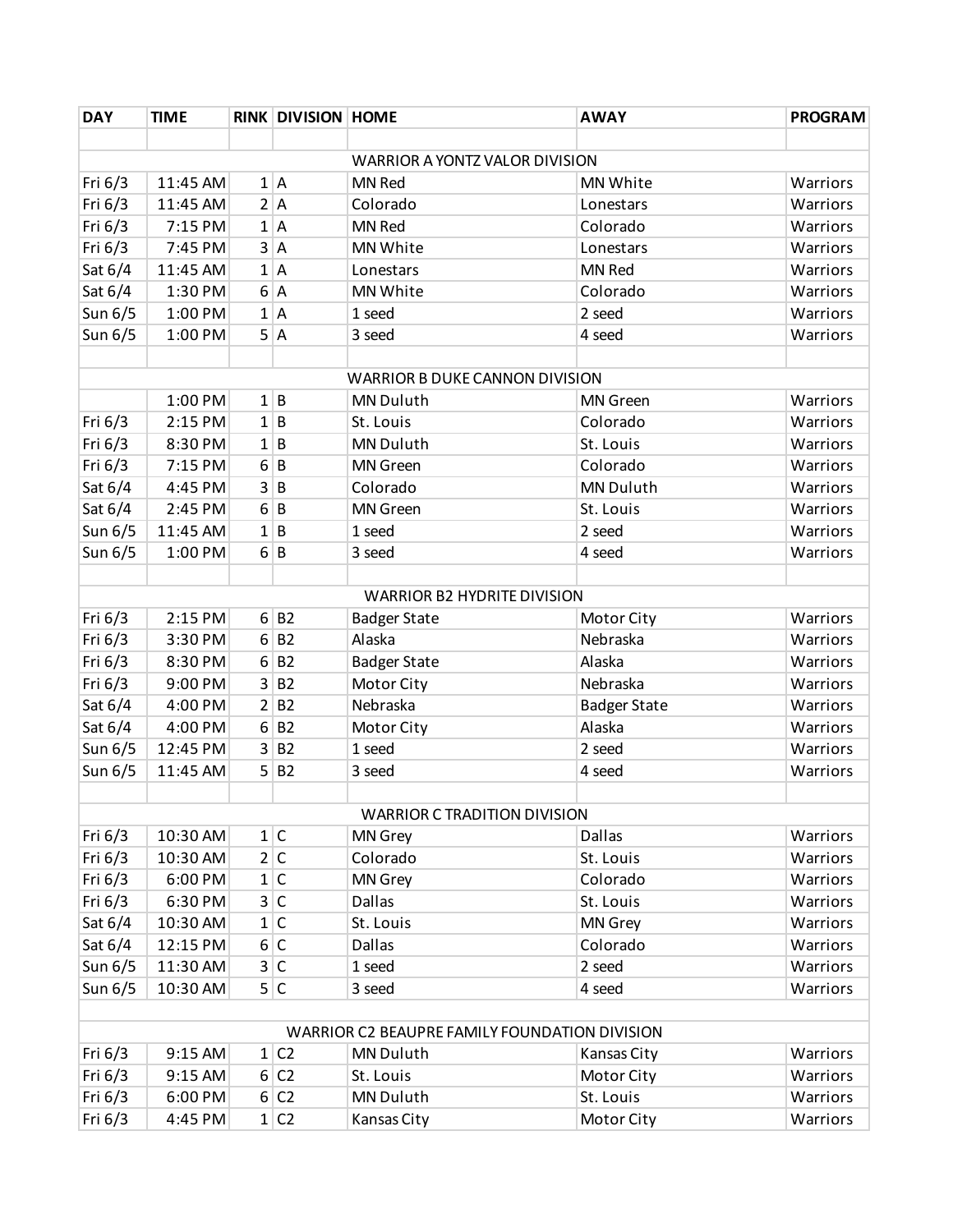| Sat 6/4                                                | 8:00 AM              |                | 1 C2           | Motor City                                  | MN Duluth                                       | Warriors       |
|--------------------------------------------------------|----------------------|----------------|----------------|---------------------------------------------|-------------------------------------------------|----------------|
| Sat 6/4                                                | 8:00 AM              | 6 <sup>1</sup> | C <sub>2</sub> | Kansas City                                 | St. Louis                                       | Warriors       |
| Sun 6/5                                                | 10:15 AM             | $\overline{3}$ | C <sub>2</sub> | 1 seed                                      | 2 seed                                          | Warriors       |
| Sun 6/5                                                | 9:15 AM              |                | 5 C2           | 3 seed                                      | 4 seed                                          | Warriors       |
|                                                        |                      |                |                |                                             |                                                 |                |
|                                                        |                      |                |                | WARRIOR D NELSON JAMESON DIVISION           |                                                 |                |
| Fri 6/3                                                | 8:00 AM              |                | 1 D            | Alaska                                      | Dallas                                          | Warriors       |
| Fri 6/3                                                | 8:00 AM              | 6              | D              | <b>MN Black</b>                             | Kansas City                                     | Warriors       |
| Fri 6/3                                                | 4:45 PM              | $6 \mid$       | D              | Alaska                                      | <b>MN Black</b>                                 | Warriors       |
| Fri 6/3                                                | 3:30 PM              |                | $1$ D          | <b>Dallas</b>                               | Kansas City                                     | Warriors       |
| Sat 6/4                                                | 9:15 AM              | 6              | D              | Kansas City                                 | Alaska                                          | Warriors       |
| Sat 6/4                                                | 9:15 AM              |                | 1 D            | <b>MN Black</b>                             | <b>Dallas</b>                                   | Warriors       |
| Sun 6/5                                                | 9:00 AM              | 3 <sup>1</sup> | D              | 1 seed                                      | 2 seed                                          | Warriors       |
| Sun 6/5                                                | 8:00 AM              | 5 <sup>1</sup> | D              | 3 seed                                      | 4 seed                                          | Warriors       |
|                                                        |                      |                |                |                                             |                                                 |                |
|                                                        |                      |                |                | YOUTH SLED TIER 1 CAMBRIA DIVISION          |                                                 |                |
| Fri 6/3                                                | 8:00 AM              | 3              |                | 1 Grand Rapids Sled Wings                   | Carolina Jr Hurricanes A                        | Youth          |
| Fri 6/3                                                | 9:30 AM              | 3              |                | 1 Central Illinois Jr Thunder               | MN Jr Wild A                                    | Youth          |
| Fri 6/3                                                | 4:30 PM              | 4              |                | 1 Grand Rapids Sled Wings                   | Central Illinois Jr Thunder                     | Youth          |
| Fri 6/3                                                | 4:30 PM              | 5              |                | 1 Carolina Jr Hurricanes A                  | MN Jr Wild A                                    | Youth          |
| Sat 6/4                                                | 11:00 AM             | 4              |                | 1 Carolina Jr Hurricanes A                  | Central Illinois Jr Thunder                     | Youth          |
| Sat 6/4                                                | 11:00 AM             | 5              |                | 1 MN Jr Wild A                              | <b>Grand Rapids Sled Wings</b>                  | Youth          |
| Sun 6/5                                                | 9:30 AM              | $\overline{2}$ |                | $1 1$ seed                                  | 2 seed                                          | Youth          |
| Sun 6/5                                                | 8:00 AM              | $\overline{2}$ |                | $1 \mid 3 \text{ seed}$                     | 4 seed                                          | Youth          |
|                                                        |                      |                |                |                                             |                                                 |                |
|                                                        |                      |                |                | YOUTH SLED TIER 2 MILK SPECIALTIES DIVISION |                                                 |                |
| Fri 6/3                                                | 7:30 AM              | 4              |                | 2 Coulee Region Frost                       | Hope Jr Hurricanes                              | Youth          |
| Fri 6/3                                                | 7:30 AM              | 5              |                | 2 Prairie Grit                              | MN Jr Wild B                                    | Youth          |
| Fri 6/3                                                | 1:30 PM              | 4              |                | 2 Coulee Region Frost                       | <b>Prairie Grit</b>                             | Youth          |
| Fri 6/3                                                | 1:30 PM              | 5              |                | 2 Hope Jr Hurricanes                        | Mn Jr Wild B                                    | Youth          |
| Sat 6/4                                                | 9:30 AM              | 4              |                | 2 Mn Jr Wild B                              | Coulee Region Frost                             | Youth          |
| Sat 6/4                                                | 9:30 AM              | 5              |                | 2 Prairie Grit                              | <b>Hope Jr Hurricanes</b>                       | Youth          |
| Sun 6/5                                                | 12:30 PM             | $\overline{2}$ |                | $2 1$ seed                                  | 2 seed                                          | Youth          |
| Sun 6/5                                                | 2:00 PM              | 4              |                | $2 \mid 3 \text{ seed}$                     | 4 seed                                          | Youth          |
|                                                        |                      |                |                |                                             |                                                 |                |
| YOUTH SLED TIER 3 MEMBRANE SYSTEM SPECIALISTS DIVISION |                      |                |                |                                             |                                                 |                |
| Fri $6/3$                                              | 9:00 AM              | 4              |                | 3 MN Jr Wild C                              | Siouxland Jr Lightning<br>Colorado Jr Avalanche | Youth          |
| Fri 6/3                                                | 9:00 AM              | 5              |                | 3 Carolina Jr Hurricanes C                  |                                                 | Youth          |
| Fri $6/3$                                              |                      |                |                |                                             |                                                 |                |
|                                                        | 3:00 PM              | 4              |                | 3 Mn Jr Wild C                              | Carolina Jr Hurricanes C                        | Youth          |
| Fri 6/3                                                | 3:00 PM              | 5              |                | 3 Siouxland Jr Lightning                    | Colorado Jr Avalanche                           | Youth          |
| Sat 6/4                                                | 8:00 AM              | 4              |                | 3 Colorado Jr Avalanche                     | MN Jr Wild C                                    | Youth          |
| Sat 6/4                                                | 8:00 AM              | 5              |                | 3 Siouxland Jr Lightning                    | Carolina Jr Hurricances C                       | Youth          |
| Sun 6/5                                                | 11:00 AM             | 2              |                | $3 1$ seed                                  | 2 seed                                          | Youth          |
| Sun 6/5                                                | 11:30 AM             | 6              |                | $3 \mid 3 \text{ seed}$                     | 4 seed                                          | Youth          |
|                                                        |                      |                |                |                                             |                                                 |                |
|                                                        |                      |                |                | ADULT SLED TIER 1 HUMBLE GOAT DIVISION      |                                                 |                |
| Fri $6/3$<br>Fri 6/3                                   | 10:30 AM<br>12:30 PM | 5<br>3         |                | 1 Space Coast Blast<br>$1$ NJ Hammerheads   | MN Wild<br>Hope Hurricanes A                    | Adult<br>Adult |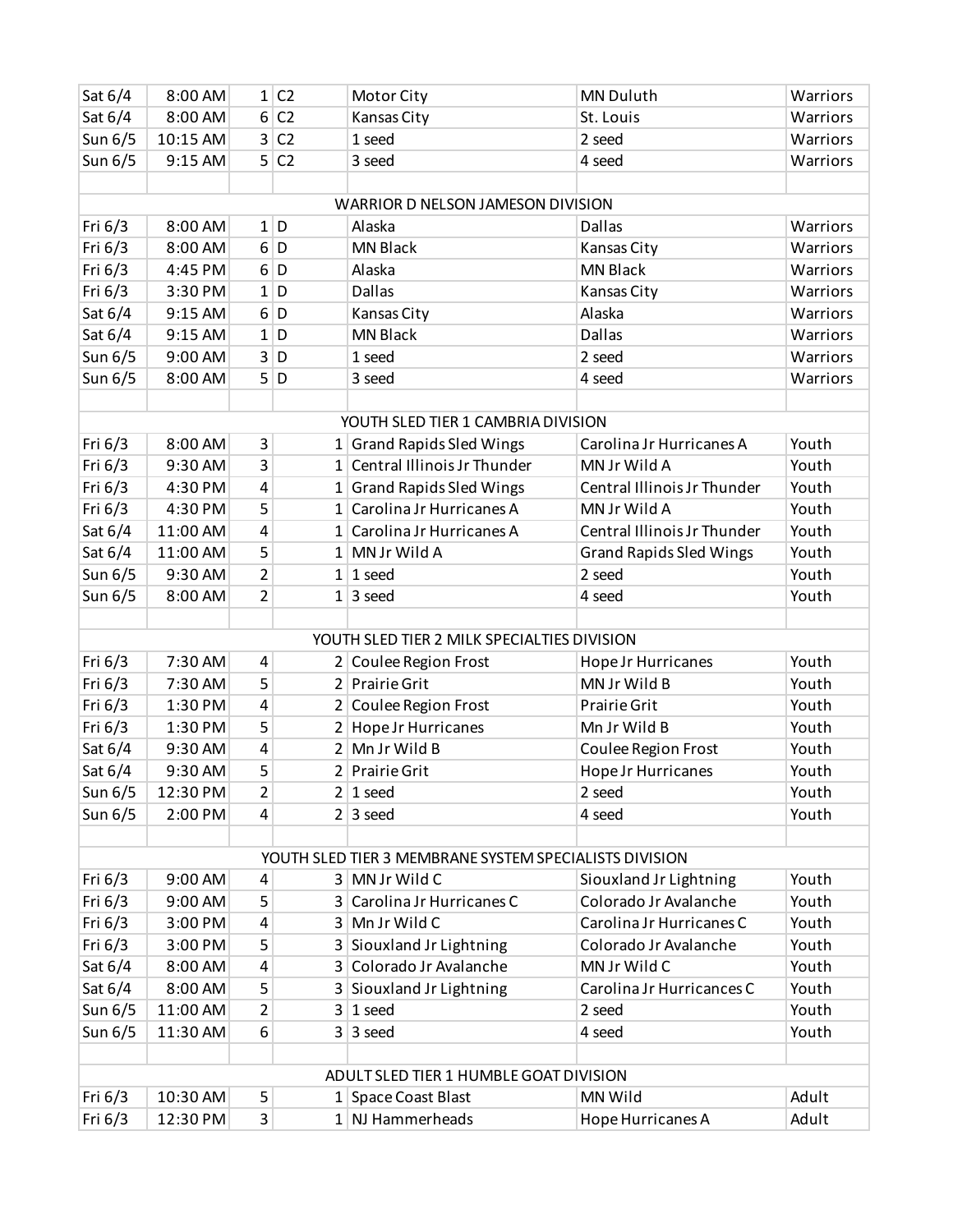| Fri 6/3                                         | 7:30 PM  | 5 |           | 1 NJ Hammerheads                                   | <b>Space Coast Blast</b>  | Adult      |  |
|-------------------------------------------------|----------|---|-----------|----------------------------------------------------|---------------------------|------------|--|
| Fri 6/3                                         | 7:30 PM  | 4 |           | $1$ Hope Hurricanes A                              | MN Wild                   | Adult      |  |
| Sat 6/4                                         | 2:00 PM  | 4 |           | 1 MN Wild                                          | NJ Hammerheads            | Adult      |  |
| Sat 6/4                                         | 3:30 PM  | 5 |           | 1 Hope Hurricanes A                                | <b>Space Coast Blast</b>  | Adult      |  |
| Sun 6/5                                         | 9:30 AM  | 4 |           | $1$ Seed 1                                         | Seed 2                    | Adult      |  |
| Sun 6/5                                         | 8:00 AM  | 4 |           | $1$ Seed 3                                         | Seed 4                    | Adult      |  |
|                                                 |          |   |           |                                                    |                           |            |  |
| ADULT SLED TIER 2 FOSS DIVISION                 |          |   |           |                                                    |                           |            |  |
| Fri 6/3                                         | 11:00 AM | 3 |           | 2 Alaska Avalanche                                 | Carolina Hurricanes       | Adult      |  |
| Fri 6/3                                         | 10:30 AM | 4 |           | 2 Siouxland North                                  | Central Illinois Thunder  | Adult      |  |
| Fri 6/3                                         | 6:00 PM  | 4 |           | 2 Alaska Avalanche                                 | Siouxland North           | Adult      |  |
| Fri 6/3                                         | 6:00 PM  | 5 |           | 2 Carolina Hurricanes                              | Central Illinois Thunder  | Adult      |  |
| Sat 6/4                                         | 3:15 PM  | 3 |           | 2 Central Illinois Thunder                         | Alaska Avalanche          | Adult      |  |
| Sat 6/4                                         | 2:00 PM  | 5 |           | 2 Carolina Hurricanes                              | Siouxland North           | Adult      |  |
| Sun 6/5                                         | 11:00 AM | 4 |           | $2 1$ seed                                         | 2 seed                    | Adult      |  |
| Sun 6/5                                         | 8:30 AM  | 6 |           | $2 3 \text{ seed}$                                 | 4 seed                    | Adult      |  |
|                                                 |          |   |           |                                                    |                           |            |  |
| ADULT SLED TIER 3 WINTHROP & WEINSTINE DIVISION |          |   |           |                                                    |                           |            |  |
| Fri 6/3                                         | 12:00 PM | 4 |           | 3 Rochester Mustangs                               | Hope Hurricanes C         | Adult      |  |
| Fri 6/3                                         | 12:00 PM | 5 |           | 3 Colorado Avalanche                               | Siouxland South           | Adult      |  |
| Fri 6/3                                         | 9:00 PM  | 4 |           | 3 Rochester Mustangs                               | Colorado Avalanche        | Adult      |  |
| Fri 6/3                                         | 9:00 PM  | 5 |           | 3 Hope Hurricanes C                                | Siouxland South           | Adult      |  |
| Sat 6/4                                         | 12:30 PM | 4 |           | 3 Siouxland South                                  | <b>Rochester Mustangs</b> | Adult      |  |
| Sat 6/4                                         | 12:30 PM | 5 |           | 3 Hope Hurricanes C                                | Colorado Avalanche        | Adult      |  |
| Sun 6/5                                         | 12:30 PM | 4 |           | $3$ Seed1                                          | Seed 2                    | Adult      |  |
| Sun 6/5                                         | 10:00 AM | 6 |           | $3$ Seed 3                                         | Seed 4                    | Adult      |  |
|                                                 |          |   |           |                                                    |                           |            |  |
|                                                 |          |   |           | BLIND HOCKEY LAKEVILLE HOCKEY ASSOCIATION DIVISION |                           |            |  |
| Fri 6/3                                         | 2:45 PM  |   | $2$ USA 1 | USA <sub>2</sub>                                   | Blind                     | 90 minutes |  |
| Sat 6/4                                         | 2:15 PM  |   | $1$ USA 2 | USA <sub>1</sub>                                   | Blind                     | 90 minutes |  |
| Sun 6/5                                         | 10:00 AM |   | $1$ USA 1 | USA <sub>2</sub>                                   | Blind                     | 90 minutes |  |

## MINNESOTA WILD SPECIAL HOCKEY

| Fri $6/3$ | 5:45 PM   | $\overline{2}$ | Blaine               | Edina                |
|-----------|-----------|----------------|----------------------|----------------------|
| Fri $6/3$ | 7:00 PM   | $\overline{2}$ | Plymouth             | New Hope             |
| Fri $6/3$ | 8:15 PM   | $\overline{2}$ | Woodbury             | Maple Grove          |
| Sat 6/4   | 8:30 AM   | 2              | <b>Burnsville</b>    | St. Cloud            |
| Sat 6/4   | 9:45 AM   | $\overline{2}$ | Rogers/Alexandria    | Rochested/Duluth     |
| Sat $6/4$ | 11:00 AM  | $\overline{2}$ | Moorhead/Brainerd    | Plymouth             |
| Sat $6/4$ | 11:30 AM  | 3              | <b>Burnsville</b>    | Centennial/Lakeville |
| Sat $6/4$ | 12:15 PM  | $\overline{2}$ | New Hope             | Rogers/Alexandria    |
| Sat $6/4$ | 12:45 PM  | 3              | Rochester/Duluth     | Blaine               |
| Sat $6/4$ | 1:30 PM   | $\overline{2}$ | St. Cloud            | Woodbury             |
| Sat 6/4   | 2:00 PM   | 3              | Edina                | Maple Grove          |
| Sat $6/4$ | 2:45 PM   | $\overline{2}$ | Centennial/Lakeville | Moorhead/Brainerd    |
| Sun 6/5   | 2:00 PM   | $\overline{2}$ | Moorhead/Brainerd    | Edina                |
| Sun $6/5$ | 3:15 PM   | $\overline{2}$ | Woodbury             | Rochester/Duluth     |
| Sun 6/5   | $2:00$ PM | 3              | <b>Burnsville</b>    | Maple Grove          |